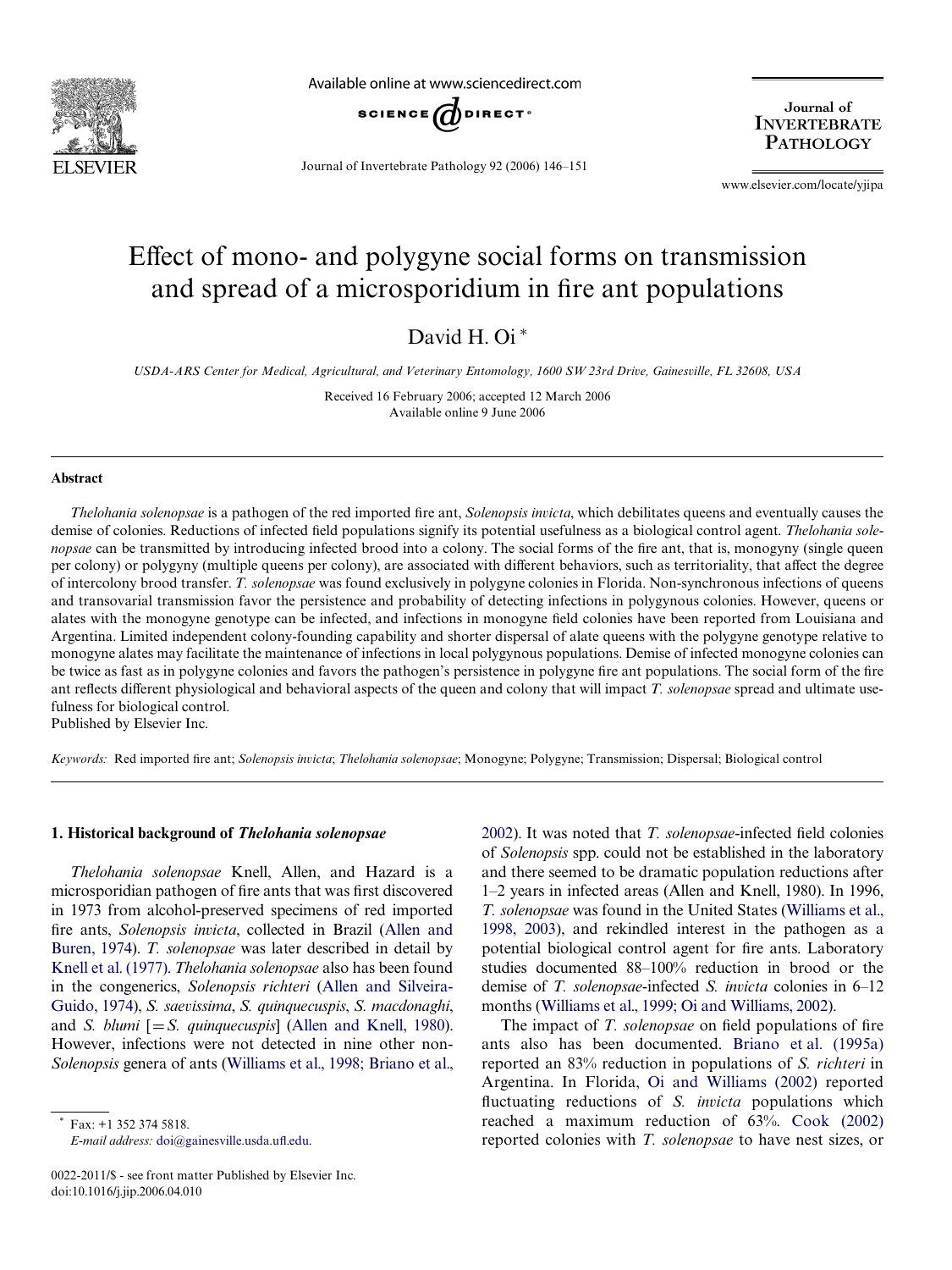mound volumes, that were 2.5 times smaller than uninfected colonies in Texas. In addition, colonies with *T. solenopsae* were more susceptible to fire ant bait containing hydramethylnon ([Valles and Pereira, 2003\)](#page-5-7) and infection by the entomopathogenic fungus *Beauveria bassiana* [\(Brink](#page-5-8)[man and Gardner, 2000\)](#page-5-8). The detrimental impact of *T. solenopsae* on fire ants in both laboratory and field studies indicate that it may be useful as a biological control for fire ants.

## **2. Attributes and transmission of** *T. solenopsae*

One of the most desirable attributes of *T. solenopsae* is that it infects and debilitates fire ant queens. Lower queen weights and premature death has been reported for queens from infected colonies [\(Knell et al., 1977; Williams et al.,](#page-5-0) [1999\)](#page-5-0). [Briano et al. \(1996\)](#page-5-9) observed vegetative stages of *T. solenopsae* in *S. richteri* eggs and [Valles et al. \(2002\)](#page-5-10) detected *T. solenopsae* in *S. invicta* eggs via PCR thus providing evidence for transovarial transmission.

*Thelohania solenopsae* infections can be initiated artificially in uninfected *S. invicta* colonies by introducing live, infected brood ([Williams et al., 1999; Oi et al., 2001; Oi and](#page-5-2) [Williams, 2002](#page-5-2)). Inoculations utilizing infected larvae resulted in an efficient, 80% colony infection rate, where infections were detected in queens and/or their offspring ([Oi et al., 2001\)](#page-5-11). Because infected brood can be used for inoculations, natural mechanisms of brood transfer between colonies can potentially result in intercolony transmission. Female fire ant reproductives initiating nuptial flights from infected colonies had infection rates of 75% ([Oi and Williams, 2003\)](#page-5-12). Infected newly mated queens have also been collected [\(Cook et al., 2003\)](#page-5-13), and infected, incipient colonies have been reared from naturally infected newly mated queens ([Oi and Williams, 2003](#page-5-12)). It has been hypothesized that infected incipient colonies and small colonies, that originate from infected newly mated queens, could be sources of inocula for the intercolony transmission of *T. solenopsae*. The transfer of inocula (i.e. infected brood) would occur by brood raiding, where incipient colonies steal brood from other incipient colonies ([Tschinkel,](#page-5-14) [1992\)](#page-5-14), or by colony raiding, where larger colonies overrun smaller colonies ([Tschinkel, 1993](#page-5-15)). It has been demonstrated in the laboratory that colony raiding can result in *T. solenopsae* transmission ([Oi and Williams, 2003](#page-5-12)). However, direct observation of transmission among colonies by brood or colony raiding in the field has not been documented.

Four spore types have been associated with *T. solenopsae* infections and are listed in [Table 1](#page-1-0) ([Knell et al., 1977; Oi](#page-5-0) [et al., 2001; Shapiro et al., 2003; Sokolova and Fuxa, 2001;](#page-5-0) [Sokolova et al., 2003, 2004](#page-5-0)). The functions of these different spore types are currently under investigation. [Sokolova](#page-5-16) [et al. \(2004\)](#page-5-16) found binucleate megaspores in muscle and fat tissue surrounding ovaries, as well as in one oocyte. Large assemblages of megaspores, occasionally in close proximity to ovarioles, and the greater prevalence of megaspores in reproductive females than in other castes suggested a role in transovarial transmission. In addition, they state that the binucleate "*Nosema*-like" spores are involved in the autoinfection of adjacent fat body cells, eventually resulting in the production of octospores, and/or megaspores [\(Sokolova](#page-5-16) [et al., 2004, 2005\)](#page-5-16). Spores extracted from *T. solenopsae*infected pupae (binucleate spore) and adults (most likely mixtures of spore types), and incorporated into various substrates consumed by fire ants, for example, hard-boiled chicken egg yolk, failed to result in transmission ([Allen and](#page-4-2) [Knell, 1980; Oi et al., 2001; Shapiro et al., 2003\)](#page-4-2). Horizontal transmission has been reported when brood tended by infected adult workers were infected when they developed into adults ([Allen and Knell, 1980; Oi et al., 2001](#page-4-2)). [Chen](#page-5-17) [et al. \(2004\)](#page-5-17) observed a preponderance of free (*Nosema*like) spores, octospores, and megaspores in meconia shed from pupating larvae and hypothesized that this is a source of spores for the horizontal transmission of *T. solenopsae*. However, transfer of isolated spores, either alone or in combination, has not resulted in transmission. Thus, the spore type(s) involved in horizontal transmission of *T. solenopsae* is not known.

Of particular interest is the mechanism of *T. solenopsae* transmission to fire ant queens, as their demise is the most efficient method of eliminating colonies. Adult *S. invicta* workers possess a buccal tube lined with hairs and an infrabuccal pocket that forms an efficient filtering system that sieves out solid particles from ingested liquids [\(Fig. 1](#page-2-0)). Virtually all particle sizes greater than  $0.75 \,\mu m$  in diameter were filtered out by minor sized workers, and for media and major workers, nearly all workers filtered 0.5 µm sized particles [\(Glancey et al., 1981; Petti, 1998\)](#page-5-18). In a preliminary study examining virgin female reproductives, particles were not completely filtered out at  $0.5 \mu m$  by reproductives alone, and when workers presumably would feed reproductives, not all  $0.2 \mu m$  particles were filtered out (D.H. Oi, unpublished data). All known spore types of *T. solenopsae* are considerably larger than  $0.75 \,\mu m$  and theoretically could not be ingested by adult *S. invicta* ([Table 1](#page-1-0)). In

<span id="page-1-0"></span>Table 1

*Thelohania solenopsae* spore types, size dimensions, and host developmental stage and castes of fire ants where spores were observed

| Spore type                        | Size (um)        | Host stages and castes                                                                                                | Reference                                                |
|-----------------------------------|------------------|-----------------------------------------------------------------------------------------------------------------------|----------------------------------------------------------|
| Uninucleate meiospore (octospore) |                  | $3.3 \times 1.95$ Adult workers, queens, alates                                                                       | Knell et al. (1977)                                      |
|                                   |                  | Binucleate-free or <i>Nosema</i> -like spore $4.9 \times 1.85$ Larvae, pupae, adult workers, and female reproductives | Knell et al. $(1977)$                                    |
| Binucleate spore                  | $4.5 \times 2.3$ | Pupae                                                                                                                 | Shapiro et al. (2003)                                    |
| Binucleate megaspore              | $7.2 \times 3.8$ | Larvae, pupae, adult workers, and female reproductives                                                                | Sokolova and Fuxa (2001) and Sokolova<br>et al. $(2004)$ |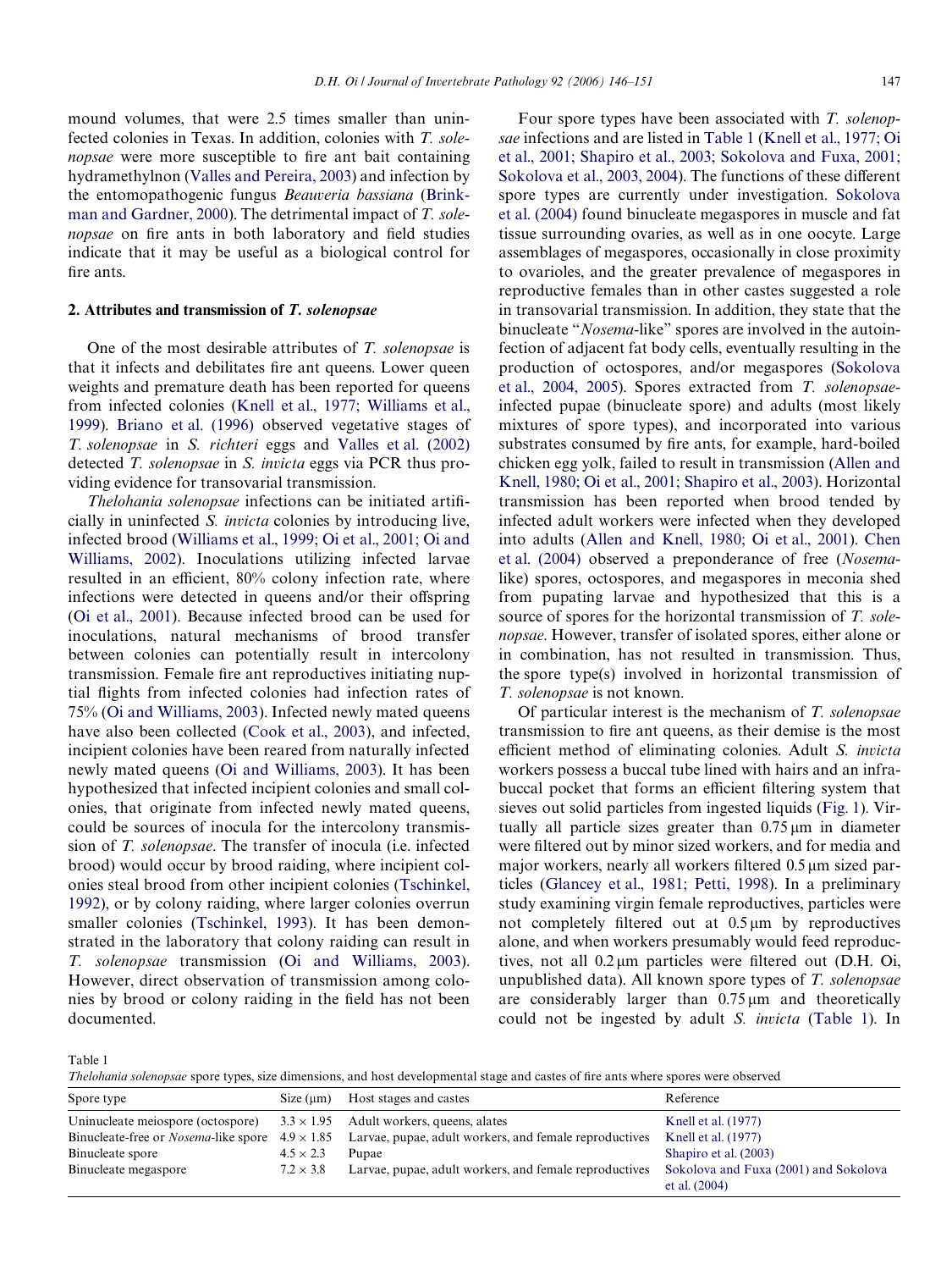

<span id="page-2-0"></span>Fig. 1. (A) Sagittal section of the oral area of a *S. invicta* worker. Curved white lines denote pathway of ingested solids and liquids to infrabuccal pocket and buccal tube. (B) Buccal tube lined with filtering setae. Buccal tube is recurved in image thus "A" denotes ventral surface and "B" denotes dorsal surface. (C) Long blade-like dorsal setae of buccal tube. (D) Short ventral setae of buccal tube. BT, buccal tube; Gl, glossa; IBP, infrabuccal pocket; Oes, esophagus; Ph, pharynx (specimens and images prepared by J. Petti).

contrast, maximum particle sizes of  $45.8 \,\mu m$  were ingested by *S. invicta* fourth instar larvae; apparently limited by the diameter of the esophagus [\(Glancey et al., 1981\)](#page-5-18). Thus, the mechanism of horizontal transmission of *T. solenopsae* based on spore ingestion is an enigma.

## **3. Prevalence among fire ant social forms**

There are two types of social forms of *S. invicta*. One form is comprised colonies with only a single, fertile queen, or monogyne colonies, and the other form has colonies with multiple fertile queens, or polygyne colonies. Monogyne colonies are territorial and as a result, fight with other *S. invicta* colonies. Because of this intercolony agonistic behavior, monogyne nests are farther apart with densities of 99–370 nests per hectare, with 100,000–240,000 ants per colony. In contrast, polygyne colonies are not antagonistic to other polygyne colonies and thus queens, workers, and immature ants (brood) can move between nests. Polygyne nests are usually smaller in size, closer together with densities of 494–1976 ha<sup>-1</sup>, and contain 100,000–500,000 ants per mature colony. In general, polygyne populations contain nearly twice the number of worker ants (35 million versus 18 million per ha) and biomass per unit area than monogyne populations ([Macom and Porter, 1996\)](#page-5-19). However, monogynous *S. invicta* are the predominant form in the United States ([Porter et al., 1992\)](#page-5-20). Distinguishing between the monogyne and polygyne colonies without locating fertile queens can now be accomplished through molecular markers ([Valles and Porter, 2003\)](#page-5-21). In the United States, polygynous *S. invicta* colonies contain individuals with both  $G_p$ -9<sup>*B*</sup> and  $G_p$ -9<sup>*b*</sup> alleles (genotypes:  $G_p$ -9<sup>*BB*</sup>,  $G_p$ -9<sup>*Bb*</sup>, *Gp-9<sup>bb</sup>*), with monogyne ants exhibiting only the *Gp-9<sup>B</sup>* allele ([Krieger and Ross, 2002](#page-5-22)).

Inoculations of *T. solenopsae* in 10 southern United States resulted in sustained infections only in *S. invicta* populations that were probably polygynous (D.H. Oi, unpublished data) based on colony density [\(Macom and Porter,](#page-5-19) [1996](#page-5-19)) and adult worker size [\(Greenberg et al., 1985, 1992](#page-5-23)). In addition, surveys for natural infections of *T. solenopsae* also indicated that infected colonies would typically be found in polygynous *S. invicta* populations (R.M. Pereira and D.H. Oi, unpublished data; [Cook et al., 2003\)](#page-5-13). To confirm this observation, a formal survey of *T. solenopsae* prevalence and *S. invicta* social form was conducted in three Florida pastures with varying ratios of monogyne to polygyne colonies ([Fig. 2\)](#page-3-0). *Thelohania solenopsae* was not detected in any of the sampled monogyne colonies while 83% of the polygyne colonies were infected ([Oi et al., 2004](#page-5-24)). These results indicated that natural *T. solenopsae* infections in established field *S. invicta* colonies are only found in the polygyne social form despite the close proximity of monogyne colonies. However, the monogye genotype does not preclude *T. solenopsae* infections. Infected alates with the monogyne genotype have been collected and colonies were reared from monogyne, newly mated queens that were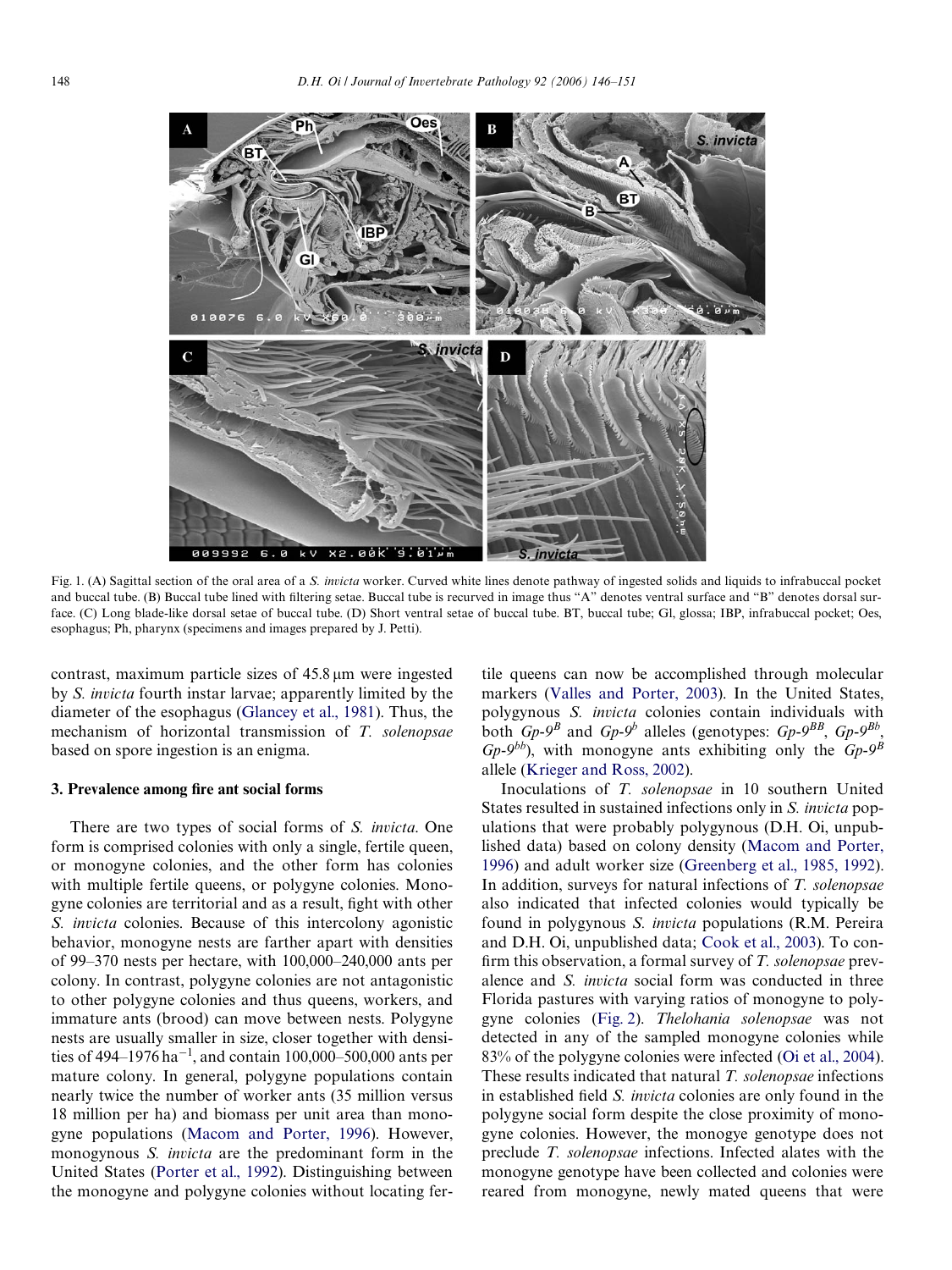

<span id="page-3-0"></span>Fig. 2. Number of *T. solenopsae*-infected and uninfected *S. invicta* colonies between monogyne and polygyne social forms among three study sites in Florida.

naturally infected with *T. solenopsae* ([Oi et al., 2004\)](#page-5-24). Furthermore, *T. solenopsae* has recently been confirmed in monogyne field colonies in South America ([Valles and Bri](#page-5-25)[ano, 2004\)](#page-5-25). Also, [Fuxa et al. \(2005a,b\)](#page-5-26) reported *T. solenopsae* infections in monogyne colonies in Louisiana. However, the infections in the monogyne populations were localized and/or not sustained.

#### **4. EVect of social form on persistence and spread**

The high prevalence of *T. solenopsae* in polygynous *S. invicta* populations in the United States may be attributed to the presence of several queens per colony which can prolong the survivorship of colonies and the maintenance of infection. Infections initiated in laboratory, polygyne, *S. invicta* colonies survived (i.e. <90% brood reduction) an average of 11 months in contrast to 5 months for monogyne colonies [\(Williams et al., 1999; Oi and Williams, 2002\)](#page-5-2). The slower demise of polygyne colonies could be due to the asynchronous infection of queens resulting in staggered declines of brood production and queen death. Infection rates of queens from field collected polygyne colonies ranged from 25 to 75% per *S. invicta* colony and 25 to 100% per *S. richteri* colony originating from Argentina ([Oi and](#page-5-3) [Williams, 2002\)](#page-5-3). Laboratory colonies are confined and isolated, and without the addition of new, uninfected queens, all queens eventually become infected and the colony dies. In contrast, queens can be adopted by polygyne colonies ([Glancey and Lofgren, 1988; Vander Meer and Porter,](#page-5-27) [2001\)](#page-5-27), potentially extending colony survivorship and the presence of *T. solenopsae* infection.

Sources of queens include recently mated female reproductives after a nuptial flight (newly mated queens), and fertile ovipositing queens from established colonies (established queens). However, the successful adoption of queens is influenced by the social form of the queen and the adopting colony. Polygyne (*Gp-9Bb*) newly mated queens had a

50% acceptance rate when introduced into polygyne colonies ([Ross and Keller, 1998](#page-5-28)), and established queens with the *Gp-9Bb* genotype were all accepted [\(Ross and Keller,](#page-5-28) [1998](#page-5-28)) or partially (72%) accepted [\(Vander Meer and Porter,](#page-5-29) [2001](#page-5-29)). In contrast, monogyne queens (*Gp-9BB*), either newly mated or established, were not adopted into monogyne or polygyne colonies that already contained queens ([Ross and](#page-5-28) [Keller, 1998; Vander Meer and Porter, 2001](#page-5-28)).

As stated previously, *T. solenopsae* infections can also be initiated by introducing live, infected brood into colonies. One possible source of inocula is brood from infected incipient or small colonies, founded by newly mated queens [\(Oi](#page-5-12) [and Williams, 2003\)](#page-5-12). The social form of these founding queens influences their dispersal, thus potentially affecting the spread of inocula. [Table 2](#page-3-1) lists characteristics of newly mated queens relative to social form genotype they possess. In general, newly mated queens with the monogyne genotype  $(G_p - 9^{BB})$  are larger, have greater dispersal ability, more suited to found colonies independently, and not likely to be adopted. While these traits favor the spread of monogyne colonies, colonies founded by *T. solenopsae*-infected newly mated queens, grow slowly and as a consequence, probably have a poorer survivorship [\(Oi and Williams, 2003\)](#page-5-12). Poor survivorship coupled with minimal queen adoption, does not favor the natural spread and high prevalence of *T. solenopsae* into monogyne fire ant populations. [Fuxa et al.](#page-5-26) [\(2005a\)](#page-5-26) reported a natural occurrence of *T. solenopsae* in a monogyne population of *S. invicta*, which after reaching a 63% prevalence  $(n=19)$  colonies) the pathogen was not detected after 2 years. Polygyne colonies were also found at the study site of which *T. solenopsae* was detected in 9 of 10 colonies. The polygyne colonies and the pathogen also were not apparent by the second year, suggesting that perhaps *T. solenopsae*-infected polygyne colonies in a predominately monogyne fire ant population may not persist. Infection in the monogyne population probably dissipated as infected colonies die relatively quickly precluding extensive natural spread ([Williams et al., 1999; Oi et al., 2004](#page-5-2)). In contrast, *T. solenopsae* has been documented in polygynous fire ant populations for well over 2 years [\(Fig. 3;](#page-4-4) [Williams et al.,](#page-5-2) [1999; Oi and Williams, 2002](#page-5-2); D.H. Oi, unpublished data).

Newly mated queens with the polygyne genotype  $(G_p - 9^{Bb})$  are smaller than monogyne newly mated queens

<span id="page-3-1"></span>

| i anle |  |
|--------|--|
|--------|--|

Newly mated queen characteristics with monogyne or polygyne genotypes

| Character              | Monogyne $(Gp-9^{BB})$     | Polygyne $(Gp-9^{Bb})^a$          |
|------------------------|----------------------------|-----------------------------------|
| Fresh weight           | Heavy ( $\geqslant$ 14 mg) | Intermediate $(11-12 \text{ mg})$ |
| Dispersal              | More vagile                | Less vagile                       |
| Colony founding        | Independent <sup>b</sup>   | Group <sup>c</sup>                |
| Social form of queens' | Primarily monogyne         | Only polygyne                     |
| source colony          | some polygyne              |                                   |
| Adoption               | Executed-not<br>adopted    | Some adopted                      |

Queens with *Gp-9<sup>bb</sup>* do not survive.

**b** Group founding can occur initially, however only one queen survives.

<sup>c</sup> Group founding hypothesized.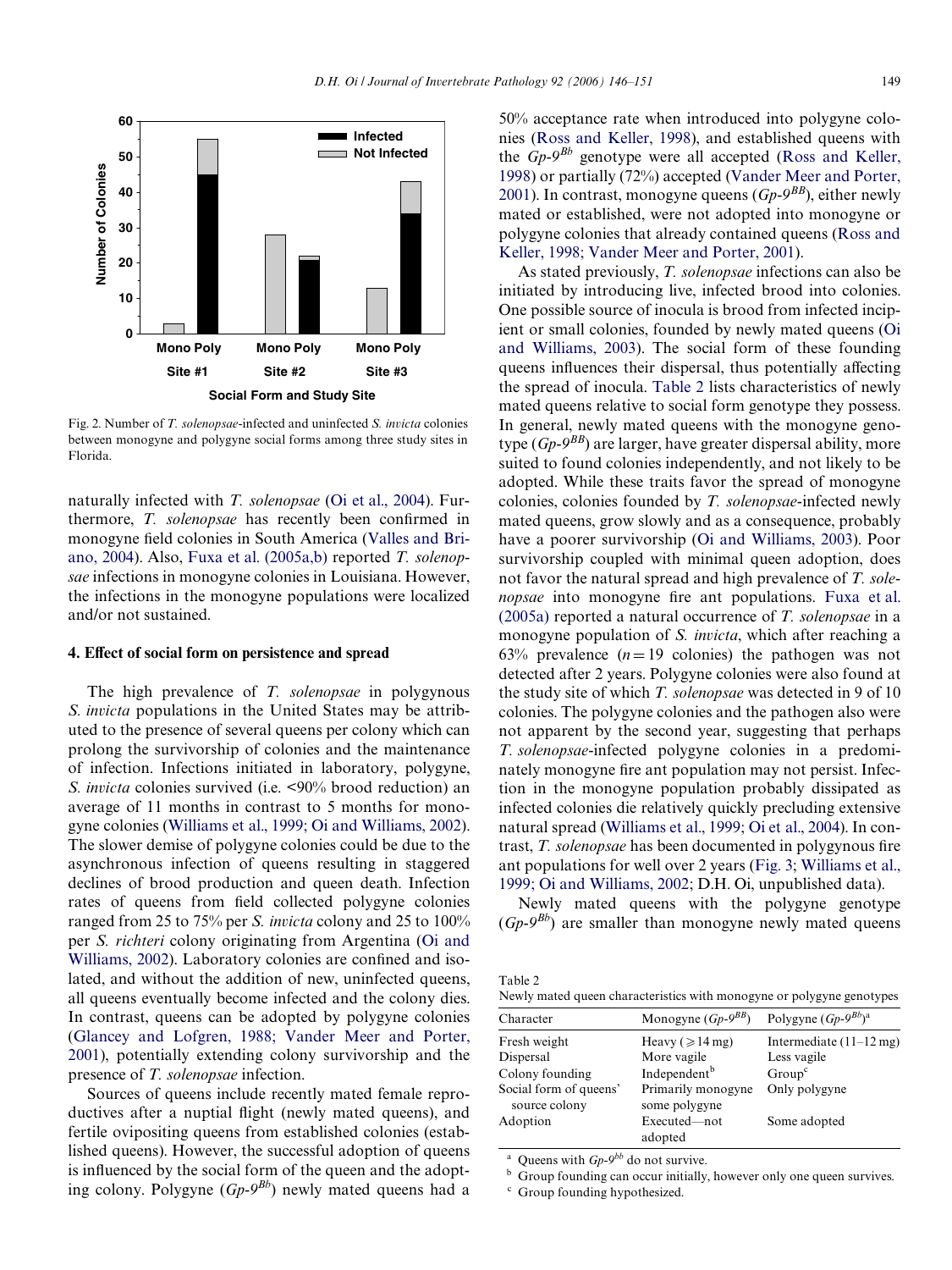

<span id="page-4-4"></span>Fig. 3. Percentages of *T. solenopsae*-infected colonies from a polygynous, *S. invicta* field site in Alachua County, Florida. Numerals above bars indicate the number colonies examined per sample date.

 $(Gp-9<sup>BB</sup>)$  and it is hypothesized that they would be more successful founding colonies in groups rather than independently as seen with the larger monogyne queens [\(Ross and](#page-5-28) [Keller, 1998; DeHeer et al., 1999](#page-5-28)). Newly mated polygyne queens can have long or short mating flights [\(DeHeer et al.,](#page-5-30) [1999\)](#page-5-30) with the shorter flights facilitating potential adoption of these queens or their brood from incipient colonies by local polygyne colonies. Thus, if these queens were infected, the short dispersal would limit the spread of inocula most likely to polygynous fire ant populations. Polygynous fire ants have high nest densities [\(Macom and Porter, 1996\)](#page-5-19) and are not territorial [\(Morel et al., 1990](#page-5-31)), thus allowing for interconnected nests and colonies ([Bhatkar and Vinson,](#page-4-5) [1987\)](#page-4-5). Hence, there is movement of workers, brood, and queens among established colonies and a greater potential for the transfer of inocula ([Oi et al., 2001; Valles et al.,](#page-5-11) [2002\)](#page-5-11). These characteristics of a polygynous, *S. invicta* population allow for the spread *T. solenopsae* into uninfected colonies, or the spread of healthy ants into infected colonies, thus sustaining infections within a population.

## **5. Conclusion**

The apparent limited natural dispersion of *T. solenopsae* into monogyne populations of fire ants in the United States represents a major obstacle to the biological control potential of this pathogen, as monogyny is the predominate social form of US fire ants. While natural spread of infection has been documented at the monogyne/polygyne interface, infections were not sustained. In contrast, *T. solenopsae*infected, monogyne, *S. invicta* colonies in South America are apparently more common [\(Valles and Briano, 2004\)](#page-5-25). Differences in the prevalence of infection between the US and South American social forms was speculatively attributed to differences associated with genetic founding bottlenecks, and perhaps differences in myrmecophiles that may serve as intermediate hosts ([Valles and Briano, 2004](#page-5-25)). Isolates of South American *T. solenopsae* with enhanced transmissibility is another possible reason for greater monogyne infection. The natural spread of *T. solenopsae* in polygynous fire ants populations is well documented and finding uninfected polygyne locations is becoming increasingly difficult (D.H. Oi, unpublished data). The effects of a preponderance of *T. solenopsae* infection throughout a majority of polygynous fire ant populations, such as a reduction in the availability of uninfected, polygyne newly mated queens on social form structure, remains to be seen. *Thelohania solenopsae* prevalence in surveys conducted in South America has ranged from 25 to 100% of the sites surveyed with 6–25% of the colonies sampled infected [\(Allen and Knell, 1980; Jouvenaz](#page-4-2) [et al., 1980; Briano et al., 1995b\)](#page-4-2). Improving the impact of *T. solenopsae* on fire ant populations in the United States may depend on enhancing horizontal transmission among monogyne populations, perhaps through bait formulations containing yet unknown infective spores small enough to bypass the filtering of the buccal tube or the establishment of more virulent isolates. Certainly, further studies on the life cycle and natural transmission of *T. solenopsae* would improve the basis to determine and hopefully utilize the full potential of *T. solenopsae* as a biological control of fire ants.

## **Acknowledgments**

The author is grateful for the opportunity to participate in the symposium organized by Rosalind James (USDA-ARS, Bee Biology and Systematics Laboratory, Logan, Utah). John Petti (formerly with the University of Florida) graciously provided the detailed images of the buccal tube. I am truly appreciative of his willingness to reformat images and permit the use of his work. Manuscript reviews by Steven Valles and Robert Vander Meer (USDA-ARS Center for Medical, Agricultural, and Veterinary Entomology, Gainesville, Florida), David Williams (Department of Entomology and Nematology, University of Florida, Gainesville), and Donald Steinkraus (University of Arkansas) were greatly appreciated.

## **References**

- <span id="page-4-0"></span>Allen, G.E., Buren, W.F., 1974. Microsporidian and fungal diseases of *Solenopsis invicta* Buren in Brazil. J. NY Entomol. Soc. 82, 125–130.
- <span id="page-4-2"></span>Allen, G.E., Knell, J.D., 1980. Pathogens associated with the *Solenopsis saevissima* complex in South America. Proc. Tall Timbers Conf. Ecol. Anim. Control Habitat Manage. 7, 87–94.
- <span id="page-4-1"></span>Allen, G.E., Silveira-Guido, A., 1974. Occurrence of microsporida in *Solenopsis richteri and Solenopsis* sp. in Uruguay and Argentina. Fla. Entomol. 57, 327–329.
- <span id="page-4-5"></span>Bhatkar, A.P., Vinson, S.B., 1987. Colony limits in *Solenopsis invicta* Buren. In: Eder, J., Rembold, H. (Eds.), Chemistry and Biology of Social Insects. Verlag J. Peperney, München, pp. 599–600.
- <span id="page-4-3"></span>Briano, J.A., Patterson, R.S., Cordo, H.A., 1995a. Long-term studies of the black imported fire ant (Hymenoptera: Formicidae) infected with a microsporidium. Environ. Entomol. 24, 1328–1332.
- Briano, J.A., Jouvenaz, D.P., Wojcik, D.P., Cordo, H.A., Patterson, R.S., 1995b. Protozoan and fungal diseases in *Solenopsis richteri* and *S. quinquecuspis* (Hymenoptera: Formicidae), in Buenos Aires province, Argentina. Fla. Entomol. 78, 531–537.